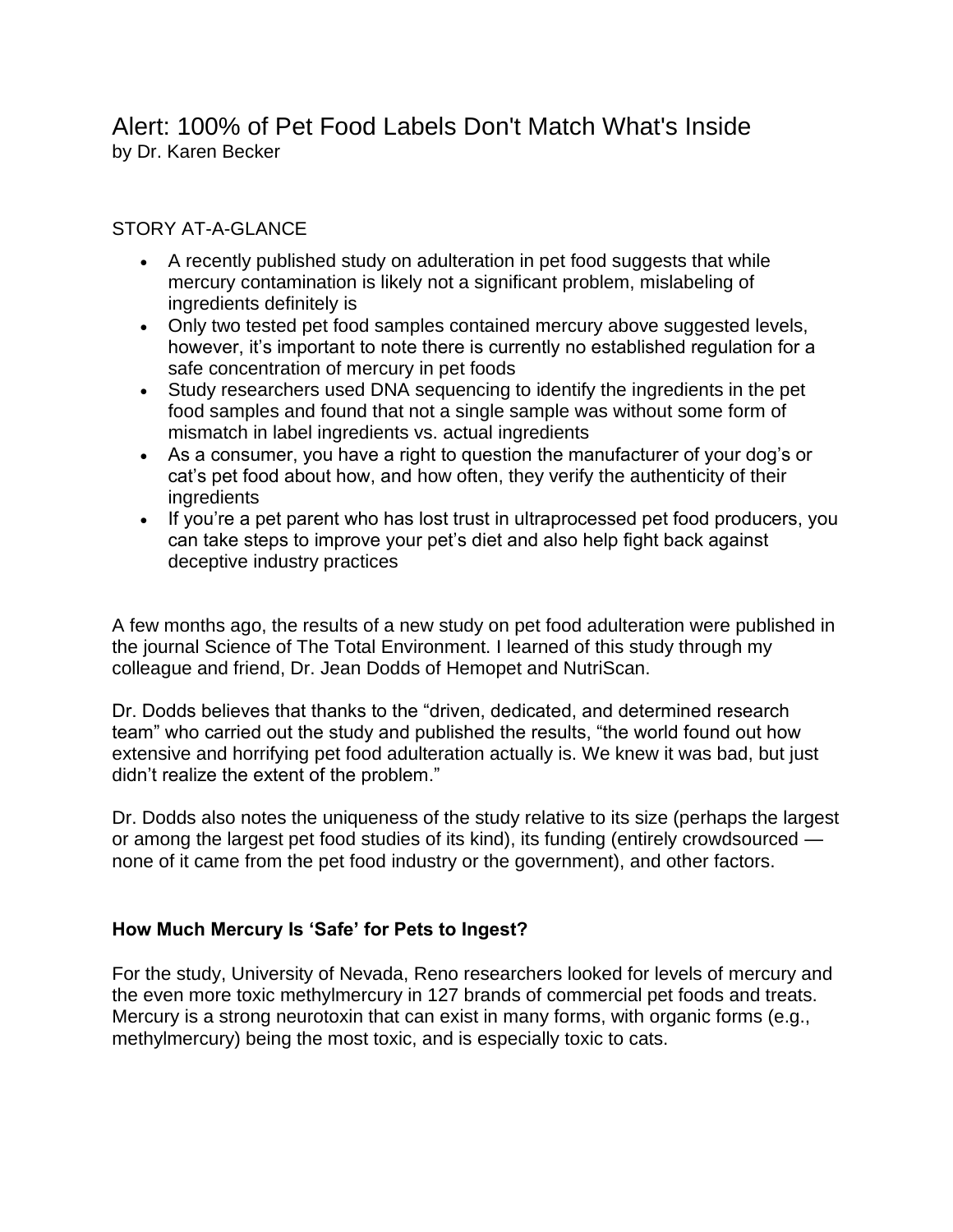*"Ensuring pet foods have low Hg (mercury) concentrations can reduce potential health impacts in cats and dogs related to Hg toxicity and poisoning (e.g., ataxia, loss of balance, seizures, death),"* write the study co-authors.

*"Unfortunately, this is made more challenging by the fact that there is currently no established regulation for a safe concentration of Hg in pet foods. There are several proposed maximum tolerable limits (MTLs) for cats and dogs, ranging from 67 to 500 parts per billion (ppb) depending on the source, with values of ≤100 ppb reported most frequently."*

The researchers discovered that the majority of tested pet foods had mercury concentrations below suggested levels.

*"Only two of our tested samples had mercury concentrations above the maximum tolerable levels recommended by the National Research Council,"* Sarrah Dunham-Cheatham, assistant research professor at the university and lead author of the paper told UNR's online publication Nevada Today.

*"The next two highest were dry dog foods from a pet food company that is currently under lawsuit for their high toxic metal concentrations. The top 10 highest foods we tested included six cat foods (three wet, three dry) and four dog foods (all dry)."*

The co-authors also told Nevada Today that without an established and enforced limit for mercury and methylmercury (and other contaminants) in pet food, the industry is free to continue to produce and sell diets that pose risks to pets. They noted that more studies are needed to establish safe "chronic consumption" levels of mercury in a variety of pet species.

*"There are no regulatory standards for mercury in pet foods, but there are several suggested limits from various sources,"* Dunham-Cheatham said. *"For this paper, we selected a limit suggested by the National Research Council, as it is in the middle of the range of suggested limits and is the most commonly referenced limit in pet food-related literature."*

#### **Fish-Based Pet Foods Contain Highest Mercury Concentrations**

In an effort to determine contributors to high mercury concentrations in the tested samples, the UNR research team used a next generation DNA sequencing approach to identify ingredients in the food.

Upon examination of the ingredient labels of the two samples containing high mercury concentrations, the researchers found that tuna was listed as the first ingredient for both, with other seafood-based ingredients (e.g., salmon or crab) listed near the top. No single ingredient was identified as the main source of mercury in any of the samples.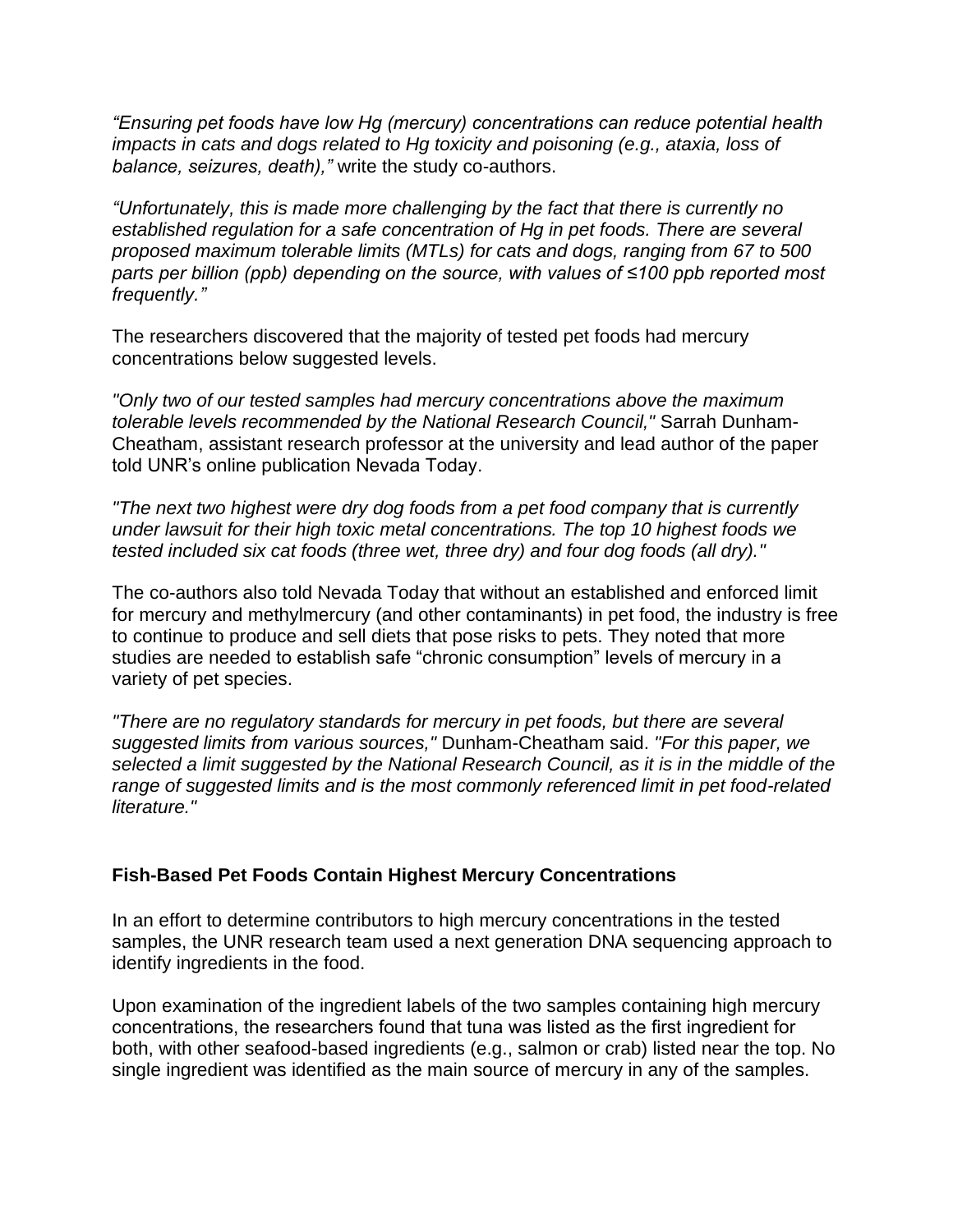*"Based on our results, I would encourage pet owners to avoid or minimize the feeding of fish-based foods to their pets to mitigate potential risks related to chronic mercury exposure,"* Dunham-Cheatham said. *"If a pet is a picky eater and prefers fish-based foods, try rotating it or mixing it with a nonfish-based food."*

Certain types of fish accumulate more mercury and other toxins — especially predatory fish such as tuna, sharks and swordfish — because they're higher up the food chain and eat smaller contaminated fish. Earlier UNR research found that pet foods containing **salmon** and trout also tend to have high levels of mercury. The body of water a fish lives is also a contributor to the levels of mercury, other heavy metals and pollutants it accumulates.

### **100% of Pet Food Package Labels Proved 'Inaccurate'**

The researchers also used DNA in the pet food to determine if actual ingredients matched ingredients as listed on package labels. The study authors make the point that DNA is often highly degraded in pet food products, so genetic results represent only DNA that was of high enough quality to undergo isolation, PCR amplification, sequencing, and several steps of quality control filtering.

This exploration led the team to suggest that pet food package labels should be read with caution, as many aren't accurate.

*"Every sample we looked at had some inaccuracy, based on our results, some more egregious than others. These are highlighted in the paper,"* Dunham-Cheatham told Nevada Today. "*We looked at at least 50 samples, of the 90 we analyzed for DNA, for this particular analysis. We weren't able to definitively answer how many had inaccurate labels due to some limitations of the DNA analysis.*

*As for the DNA results, generically speaking, we found that many of the pet food products were comprised of low-value ingredients, such as chicken, and that products claiming to be made from high-value ingredients, such as fish and novelty proteins, typically contained more low-value ingredients than high-value ingredients."*

One analysis looked at samples with unexpectedly high mercury concentrations based on package ingredient labels (i.e., the high levels of mercury suggested fish-based ingredients, but the ingredient labels said otherwise).

One of these samples listed beef, wild boar, goat, and lamb as the top animal-based ingredients, but the DNA analysis showed the sample contained "mostly chicken and some turkey, with a variety of fish species as the top 5 ingredients." No beef, wild boar, goat, nor lamb were detected in the sample.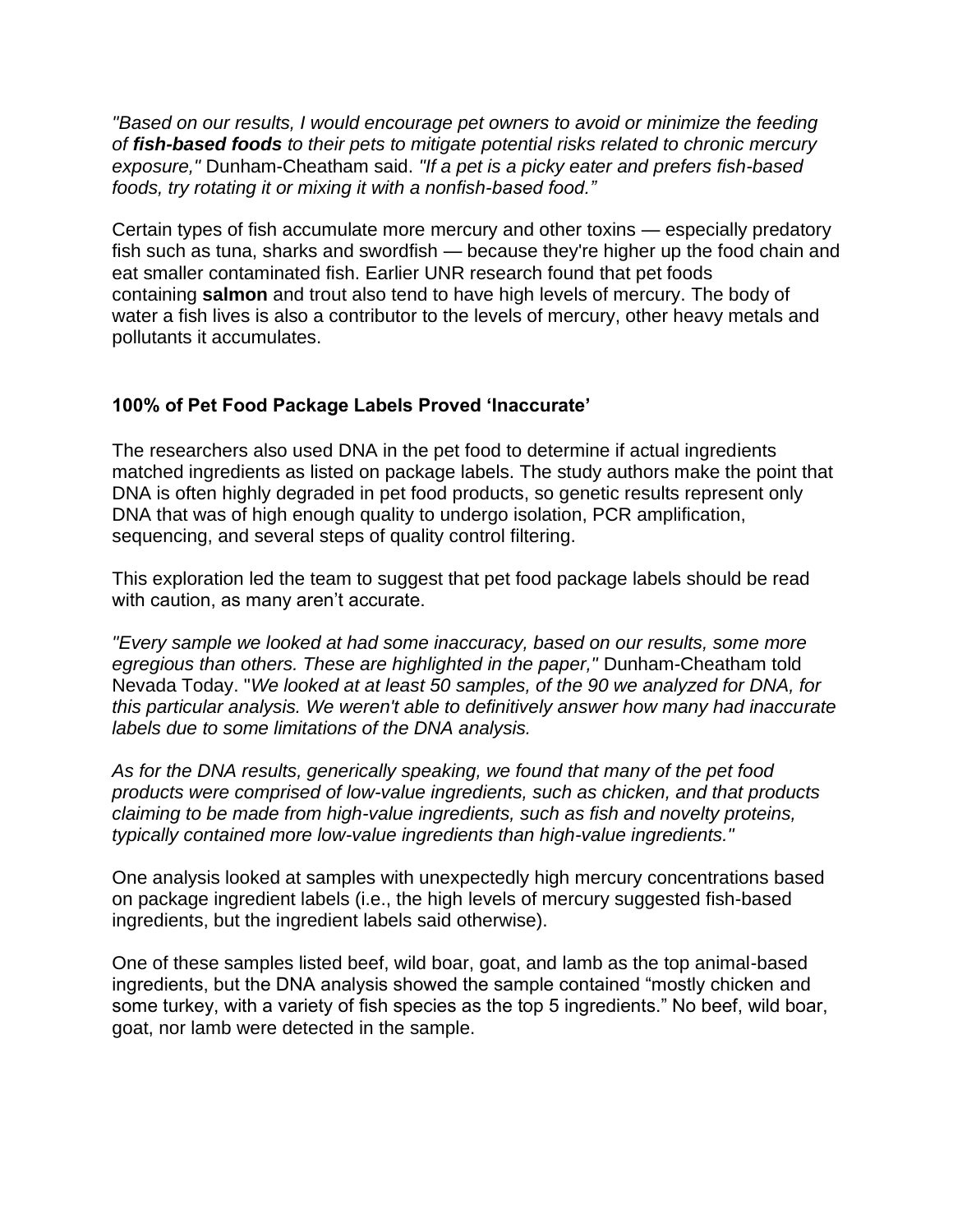Another sample listed only tuna and salmon, while the DNA analysis showed that chicken, sheep, and turkey dominated the animal-based ingredients. With regard to plant-based ingredients, one sample contained none of the ingredients listed on the package label, but did contain **soy**, despite the package label stating the product had "no soy."

Another sample showed no DNA evidence of field peas or chickpeas as listed on the package label, but did show the presence of DNA from the Poaceae family (e.g., corn, wheat, barley, oats, rice, sugarcane). The package label claimed the product was cornand wheat-free. From the study:

*"These results are consistent with those from Palumbo et al. (2020), that showed 16 of the 18 tested commercial pet foods were adulterated. Both studies revealed that ingredients with higher economic value (e.g., fish) are often supplemented with or altogether replaced by ingredients of lower economic value (e.g., chicken).*

*This raises concerns that consumers are paying unfair prices for products that purportedly contain high value ingredients, but actually contain low value ingredients.*

*The prevalence of adulteration in commercial pet foods is also of concern for pets with life-threatening food allergies. Such allergies are becoming more common in pets, with beef, chicken, wheat, and dairy-based ingredients reported as the most common food allergens (Mueller et al., 2016).*

*If a consumer cannot trust that a pet food product is free of these allergens, despite the package label, then pet lives are at risk and trust in the pet food industry is severely eroded."*

## **If You're Concerned About Misleading Pet Food Labels**

If you're concerned about the ingredients in your pet's food — perhaps you have a dog or cat with allergies or who requires a novel diet to treat **food sensitivities** or bowel disease — you can try contacting the pet food manufacturer to ask how, and how often, they verify the authenticity of their ingredients. A few questions to ask:

Do you apply hazard analysis and critical control point (HACCP) procedures to avoid product adulteration and contamination?

Do you require your ingredient suppliers to verify the source, type and species content of grains and meals, meats and other raw materials used to make your products?